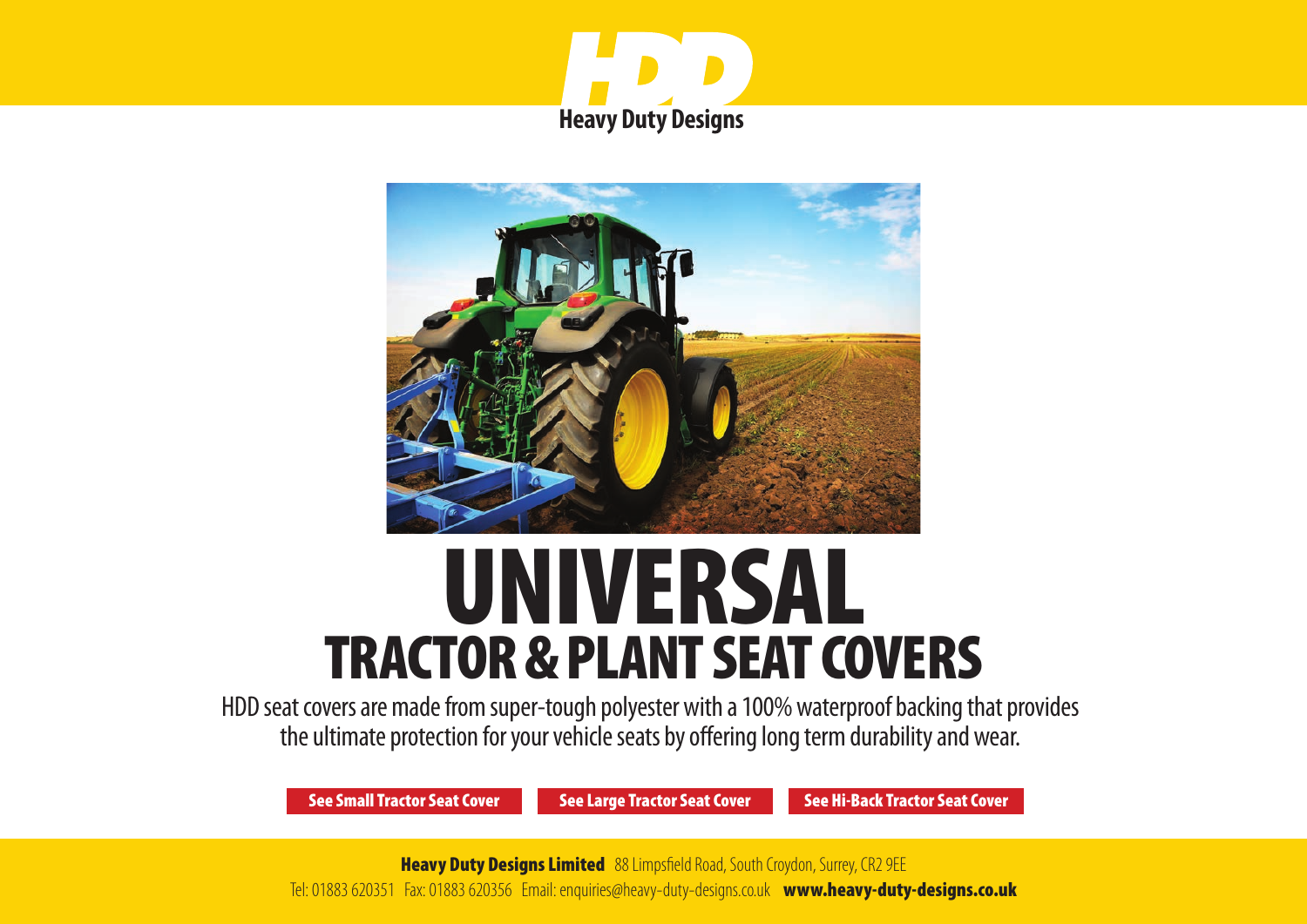

# SMALL TRACTOR SEAT COVER UNIVERSAL

#### <span id="page-1-0"></span>Designed to Last:

- n 100% waterproof
- **n** Proven for use in harsh environments
- $\blacksquare$  Keeps your seats looking like new
- $\blacksquare$  Parachute thread for added long term strength
- **n** Protects your investment 'The residual value of your Tractor or Plant'
- $\blacksquare$  Made from tough, hard wearing polyester with
	- waterproof PVC backing
- $\blacksquare$  Reduces wear and tear to the original seat fabric

### Protects against and resistant to:

**n** Mud, water & slurry **n** Grease, oil & dust **n** Building debris **n** Oil & paint **n** Food & drink

# Ideal for:

HDD

**HEAVY DUTY**<br>WATERPROOF FABRIC<br>**VEHICLE** 

**COVER** 

**SMALL TRACTOR** 

**n** Plant operators **n** Farm workers

A smaller seat cover suitable for many forklifts, excavators and tractors.

ccepts armrests and headrest.



**HOD** 

[See Large Tractor Seat Cover](#page-2-0) [See Hi-Back Tractor Seat Cover](#page-3-0)

**Heavy Duty Designs Limited** 88 Limpsfield Road, South Croydon, Surrey, CR2 9EE Tel: 01883 620351 Fax: 01883 620356 Email: enquiries@heavy-duty-designs.co.uk www.heavy-duty-designs.co.uk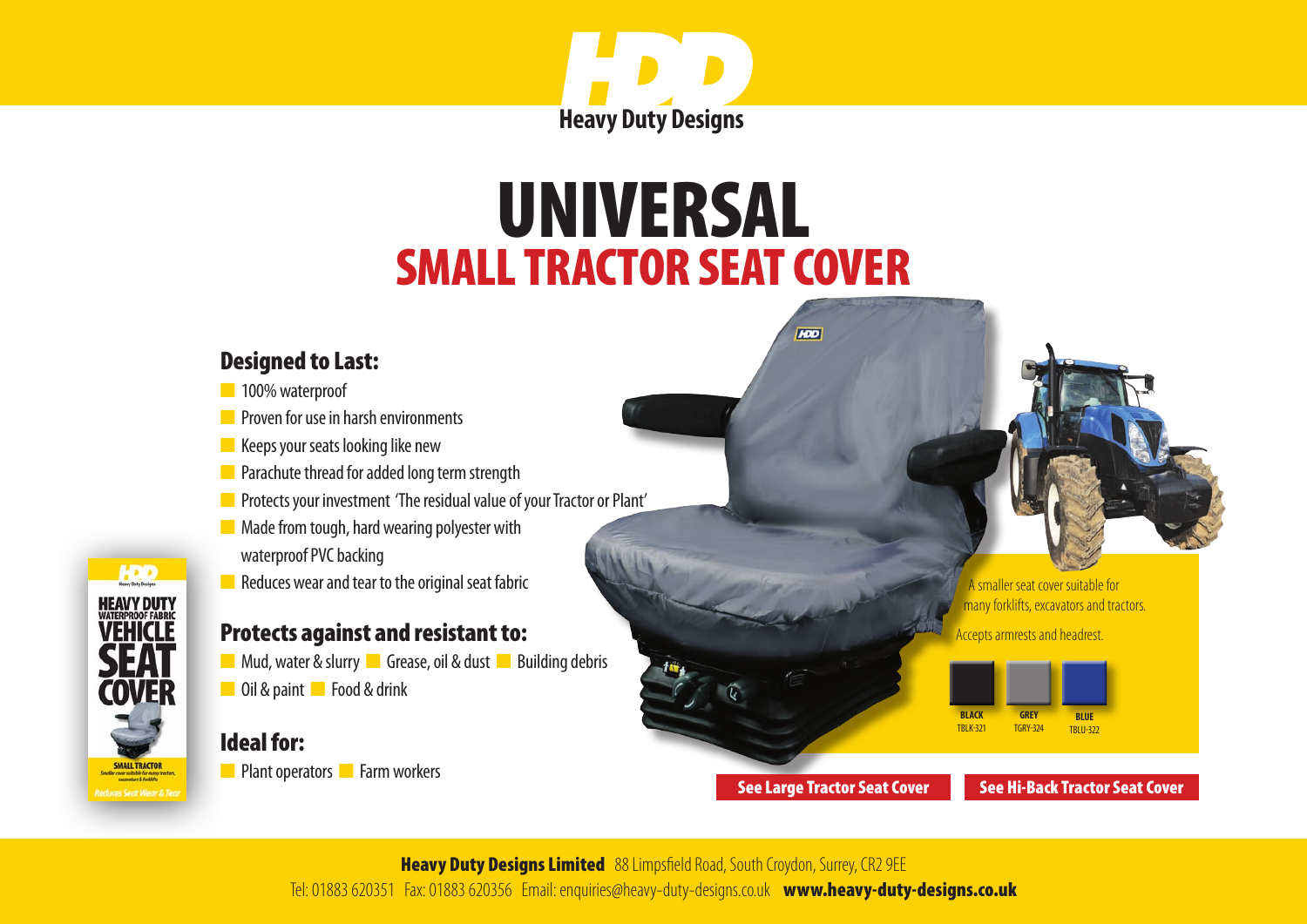

# LARGE TRACTOR SEAT COVER UNIVERSAL

#### <span id="page-2-0"></span>Designed to Last:

- n 100% waterproof
- **n** Proven for use in harsh environments
- $\blacksquare$  Keeps your seats looking like new
- $\blacksquare$  Parachute thread for added long term strength
- **n** Protects your investment 'The residual value of your Tractor or Plant'
- $\blacksquare$  Made from tough, hard wearing polyester with waterproof PVC backing
- $\blacksquare$  Reduces wear and tear to the original seat fabric

## Protects against and resistant to:

**n** Mud, water & slurry **n** Grease, oil & dust **n** Building debris **n** Oil & paint **n** Food & drink

# Ideal for:

**HDD HEAVY DUTY VEHICLE** 

**COVFR** 

**LARGE TRACTOR** 

**n** Plant operators **n** Farm workers

Designed to fit the larger seat of many tractors, excavators and combines.

Accepts armrests and headrest.



 $|HDD|$ 

[See Small Tractor Seat Cover](#page-1-0) [See Hi-Back Tractor Seat Cover](#page-3-0)

**Heavy Duty Designs Limited** 88 Limpsfield Road, South Croydon, Surrey, CR2 9EE Tel: 01883 620351 Fax: 01883 620356 Email: enquiries@heavy-duty-designs.co.uk www.heavy-duty-designs.co.uk